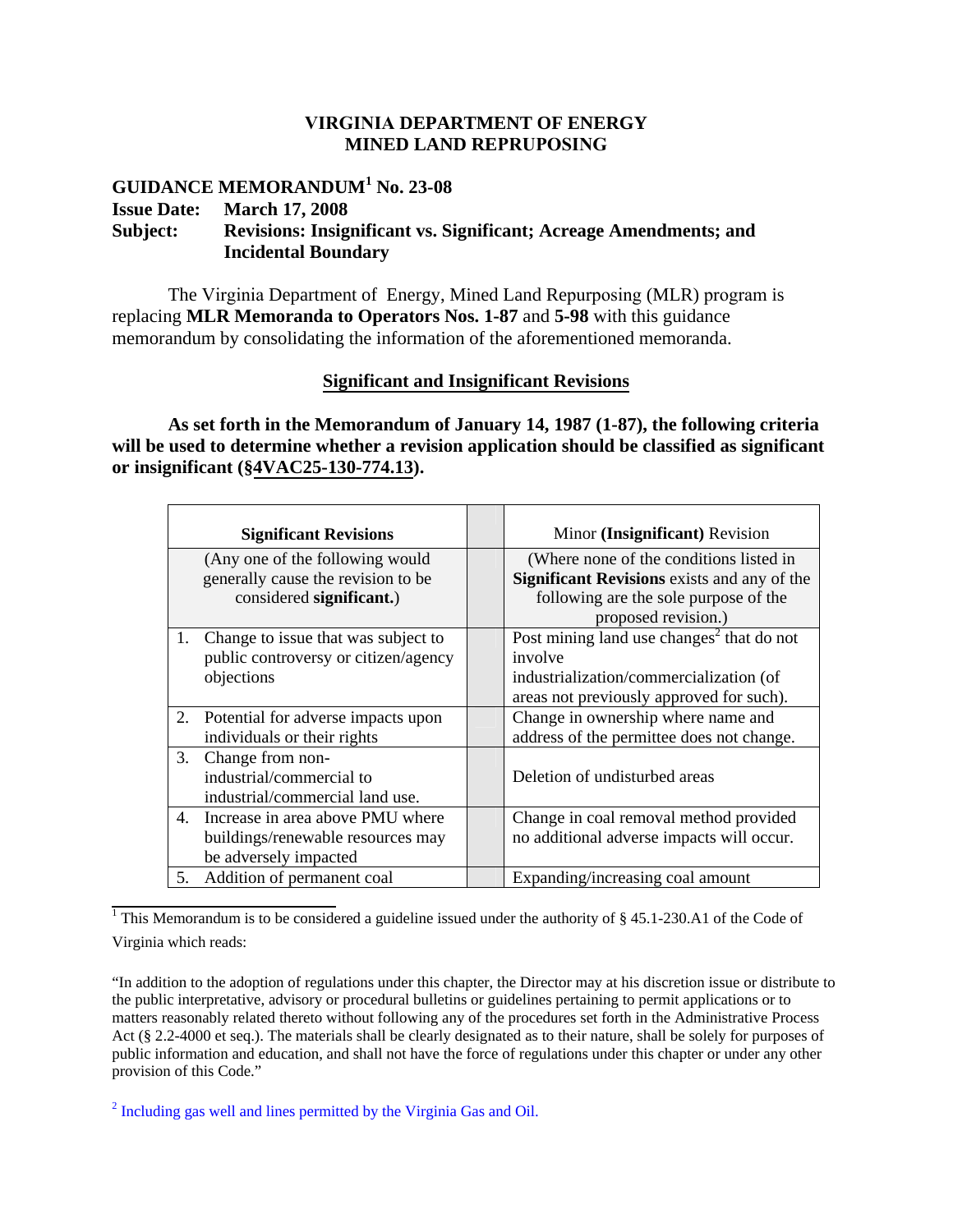#### **GUIDANCE MEMORANDUM1 No. 23-08**

**Issue Date: March 17, 2008** 

| Subject: | Revisions: Insignificant vs. Significant; Acreage Amendments; and |
|----------|-------------------------------------------------------------------|
|          | Incidental Boundary                                               |

Page 2 of 3

| <b>Significant Revisions</b>                                                                                                                                       | Minor (Insignificant) Revision                                                                                                         |
|--------------------------------------------------------------------------------------------------------------------------------------------------------------------|----------------------------------------------------------------------------------------------------------------------------------------|
| processing facility or washing<br>facility (with NPDES discharge(s))<br>where none approved in original<br>permit.                                                 | removed from seams or locations within<br>permit provided adverse environmental<br>impacts do not increase in magnitude or in<br>time. |
| Addition of coal processing waste<br>6.<br>disposal area (other than<br>insignificant amounts)                                                                     | Redesign/relocation of drainage control<br>structures - applicant shows perennial<br>streams won't be affected.                        |
| 7.<br>Changes that could impact<br>surface/ground water<br>quality/quantity. Changes in<br>findings of PHC or CHIA                                                 | Change in mining cut/sequence                                                                                                          |
| Change from surface to underground<br>8.<br>mining operations, from room $\&$<br>pillar to longwall, or addition of<br>underground entries to surface<br>operation | Revisions to comply with remining<br>regulations by using all available materials<br>for partial highwall backfilling                  |
| Changes to operations/reclamation<br>9.<br>plans that may have adverse impacts<br>not considered in original permit<br>approval.                                   | Addition of an entry/ventilation shaft to<br>underground mine, provided no additional<br>adverse impacts will result.                  |
| 10. Retention of impoundment as<br>permanent.                                                                                                                      |                                                                                                                                        |
| 11. Diverting perennial stream(s), unless<br>can demonstrate no significant<br>impact upon PHC or fish/wildlife.                                                   |                                                                                                                                        |
| 12. Addition of NPDES discharge<br>point(s) if significant to PHC<br>(requires public participation under<br>Clean Water Act).                                     |                                                                                                                                        |

# **Acreage Amendments**

Consistent with 4 VAC 25-130-774.13(d), any request for a non-incidental extension to the area covered by an existing permit shall be made by application for a new permit (forms – **DMLR-PT-034e**, **DMLR-PT-034p**, & **DMLR-PT-034o**).

The Permittee may use one of the following to add **non-incidental acreage**. The application may:

- 1. Be for a completely new permit for the proposed area (new permit number would be issued).
- 2. Add the proposed acreage to the existing permit (permit number would remain the same, with the same anniversary and expiration dates). The application can reference applicable portions of the approved permit plans (with copies of the relevant sections